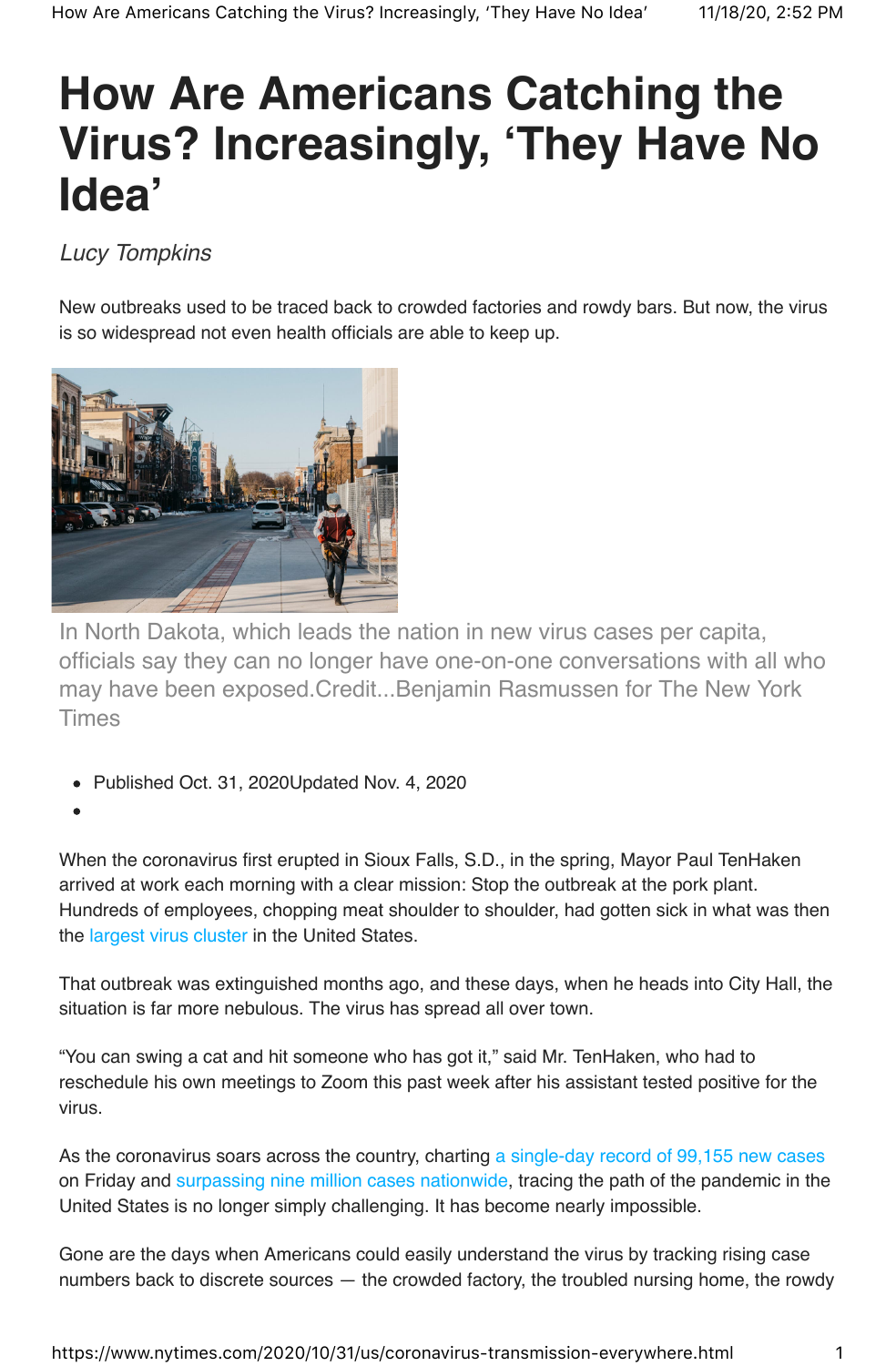bar. Now, there are so many cases, in so many places, that many people are coming to a frightening conclusion: They have no idea where the virus is spreading.

"It's just kind of everywhere," said Crystal Watson, a senior scholar at the Center for Health Security at the Johns Hopkins Bloomberg School of Public Health, who estimated that tracing coronavirus cases becomes difficult once the virus spreads to more than 10 cases per 100,000 people a day.

In some of the hardest-hit spots in the United States, the virus is spreading at 10 to 20 times that rate, and even health officials have all but given up trying to figure out who is giving the virus to whom.

Image

Mayor Paul TenHaken of Sioux Falls, S.D., was first worried about an outbreak at a pork plant, but now the virus has spread everywhere. Credit...Benjamin Rasmussen for The New York Times

There have been periods earlier in the pandemic when infections spread beyond large, wellunderstood clusters in prisons, business meetings and dinner parties, tearing through communities in ways that were nearly impossible to keep track of. But for the most part, that experience was isolated to hard-hit places like New York City in the spring and portions of the Sun Belt in the summer.

This time, the diffuse, chaotic spread is happening in many places at once. Infections are rising in 41 states, the country is recording an average of more than 79,000 new cases each day, and more Americans say they feel left to do their own lonely detective work.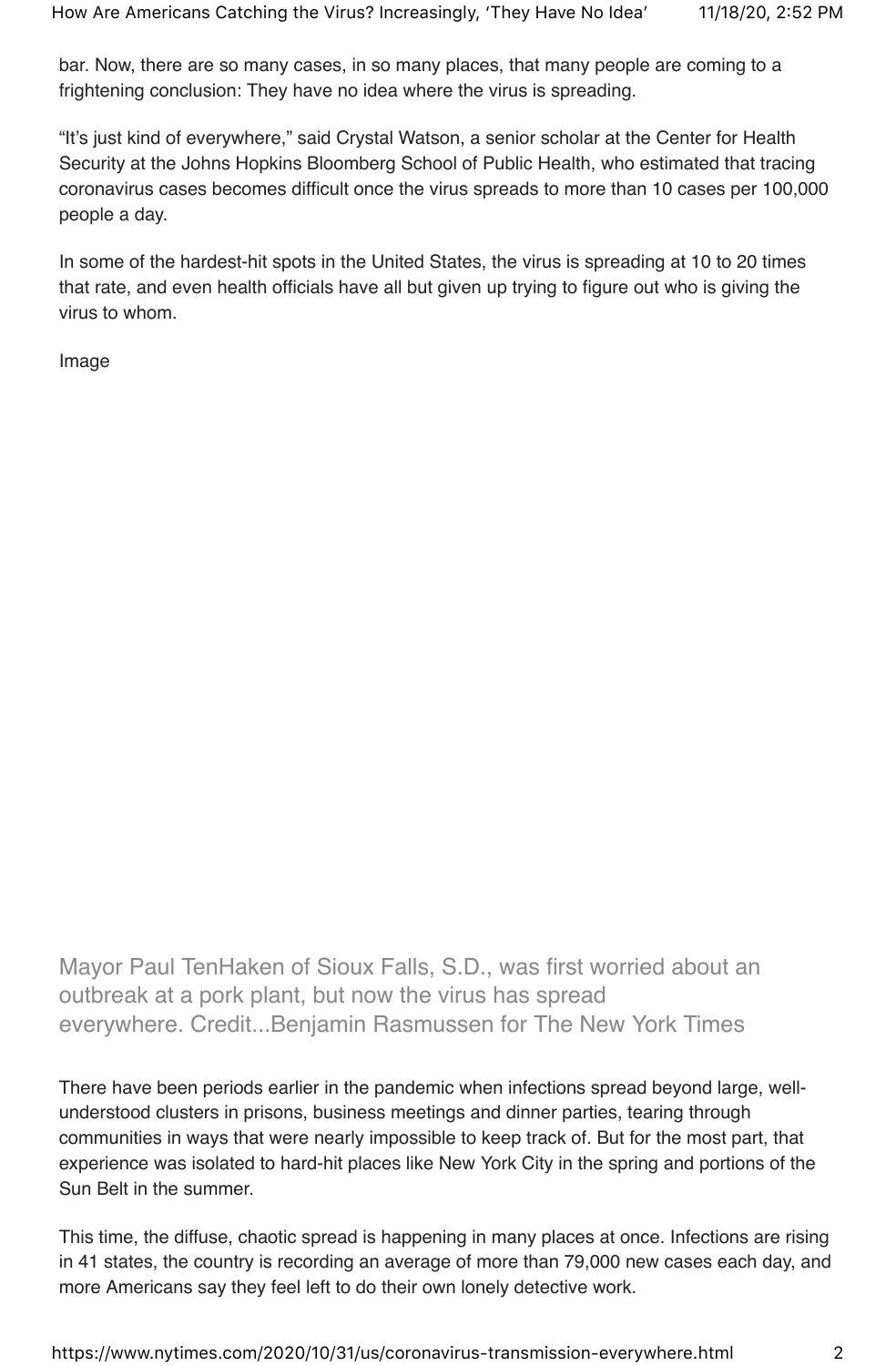"I was so careful," said Denny Taylor, 45, who said he had taken exacting precautions  $$ wearing a mask, getting groceries delivered — before he became the first in his family and among his co-workers to test positive for the virus. Lying in a hospital bed in Omaha this past week, he said he still had no idea where he caught it.

Uncovering the path of transmission from person to person, known as contact tracing, is seen as a key tool for containing the spread of the coronavirus. Within a day or two of testing positive, residents in many communities can expect to get a phone call from a trained contact tracer, who conducts a detailed interview before beginning the painstaking process of tracking down each new person who may have been exposed.

#### Image

A testing site in El Paso, where hospitalizations in the county have soared by more than 400 percent and officials issued a new order for residents to stay at home.Credit...Joel Angel Juarez for The New York Times

"We were pretty successful and we were very proud of how the case numbers went down," said Dr. Sehyo Yune, who supervised a team of contact tracers in Massachusetts this spring. It was one of several strategies that helped tamp down earlier outbreaks in places like Massachusetts, New York and Washington, D.C.

But as cases skyrocket again in many states, many health officials have conceded that interviewing patients and dutifully calling each contact will not be enough to slow the outbreak. "Contact tracing is not going to save us," said Dr. Ogechika Alozie, chief medical officer at Del Sol Medical Center in El Paso, where hospitalizations in the county have soared by more than 400 percent and officials issued a new order for residents to stay at home.

The problem, of course, is that failing to fully track the virus makes it much harder to get a sense of where the virus is flourishing, and how to get ahead of new outbreaks. But once an area spins out of control, trying to trace back each chain of transmission can feel like scooping cupfuls of water from a flood.

In some places, overwhelmed health officials have abandoned any pretense of keeping up.

In North Dakota, state officials announced they could no longer have one-on-one conversations with everyone who may have been exposed. Aside from situations involving schools and health care facilities, people who test positive were advised to notify their own contacts, leaving residents largely on their own to follow the trail of the outbreak.

In Philadelphia, where cases recently spiked to more than 300 per day, city officials acknowledged that they now must leave some cases untracked. Most people, they said, are catching the virus through family and friends.

"We weren't supposed to get to this point," said Dr. Arnold S. Monto, a professor of epidemiology at the University of Michigan, who said the process of tracking cases and notifying people who may have been exposed is a gold standard of disease prevention but impractical after a certain level of infection.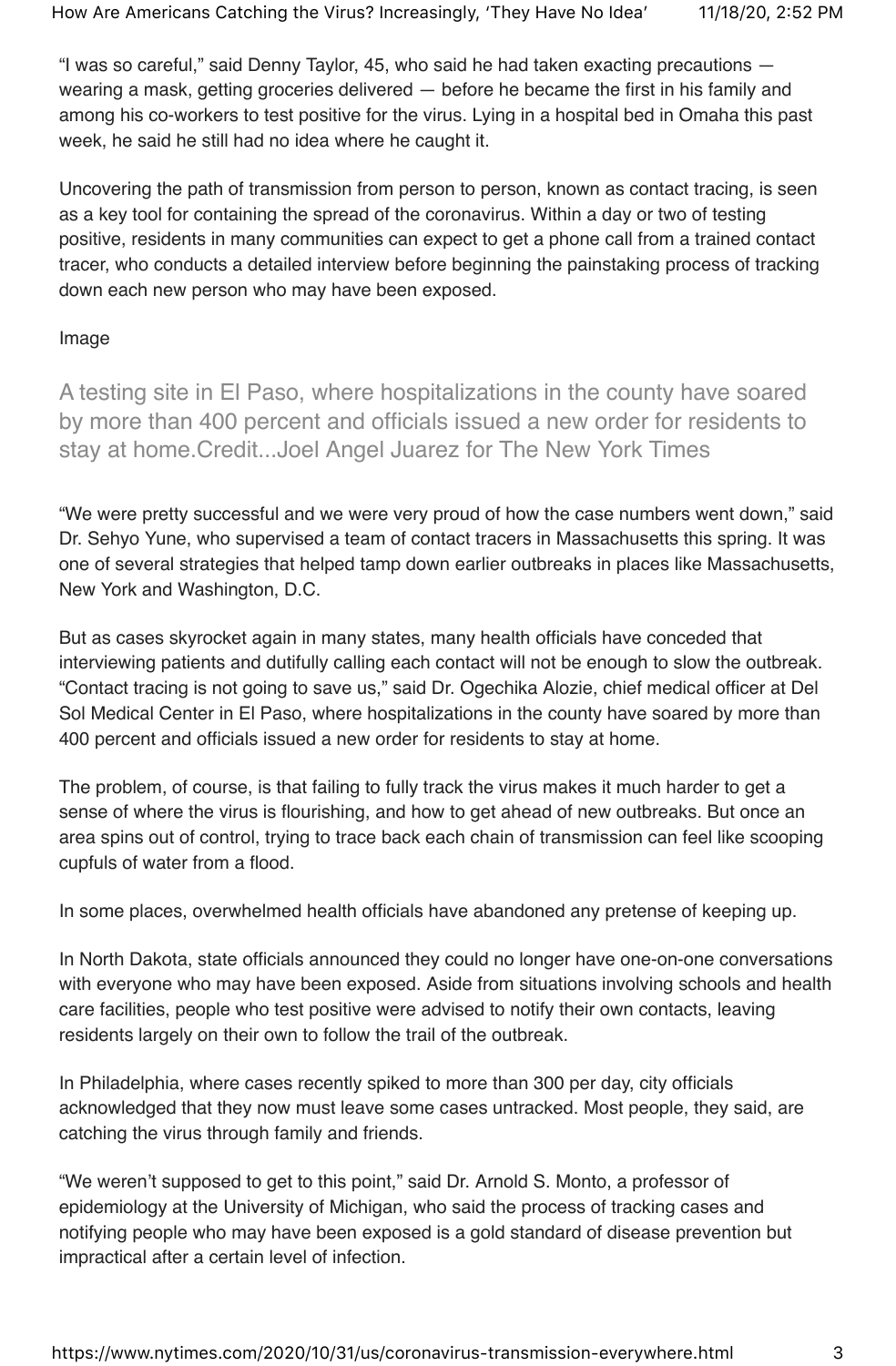"If you have five clusters going on at the same time," he said, "it's hard to say where it came from."

### Image

More than 900 employees at the Smithfield pork plant in Sioux Falls tested positive during the spring.Credit...Benjamin Rasmussen for The New York Times

When a first major outbreak hit Grand Forks, N.D., in April, the problem was clear: More than 150 employees of a wind turbine blade factory were infected. The factory shut its doors for several weeks, and public health officials tested and contact traced each case.

For the rest of the summer, Grand Forks, a college town of 56,000 on the border with Minnesota, saw almost no new infections. An uptick in August was quickly tied to students at the University of North Dakota and largely contained.

Now, though, any sense of control has vanished. Active cases of Covid-19 have quadrupled since the beginning of October to 912 in Grand Forks County, and about half the people contacted by the health department say they are not sure how they became infected.

"People are realizing that you can get it anywhere," said Kailee Leingang, a 21-year-old nursing student who also works as a state contact tracer in Grand Forks. Even Ms. Leingang has fallen ill, along with several of her colleagues. She traces her case to her parents, who first started showing symptoms. Beyond that, the trail goes cold.

"They have no idea," she said of where her parents came in contact with the virus.

Ms. Leingang, isolating at her home with her cat, feels sicker by the day. Dishes have piled up in the sink — she is too weak to stand long enough to wash them. But she is still working, calling at least 50 people a day to notify them that their tests came back positive, though her job is no longer to track who else they may have infected. "With the high number of cases right now," she said, "our team can't afford to have somebody not work."

In earlier, quieter periods of the pandemic, the virus spread with some degree of certainty. In all but the hardest-hit cities, people could ask a common question — "Where did you get it?" and often find tangible answers.

A popular college bar in East Lansing, Mich., Harper's Restaurant and Brewpub, became a hot spot this summer after dozens of people piled into the bar, drinking, dancing and crowding close together. At least 192 people — 146 people at the bar and 46 people with ties to those at the bar — were infected. Afterward, Gov. Gretchen Whitmer shut down indoor dining in bars in parts of the state.

In Ingham County, which includes much of East Lansing, it is far harder to tell where the virus is spreading now. Of the county's 4,700 reported cases over the course of the pandemic, more than 2,700 have come since the beginning of September.

Much of the new spread may be tied to students at Michigan State University, where students